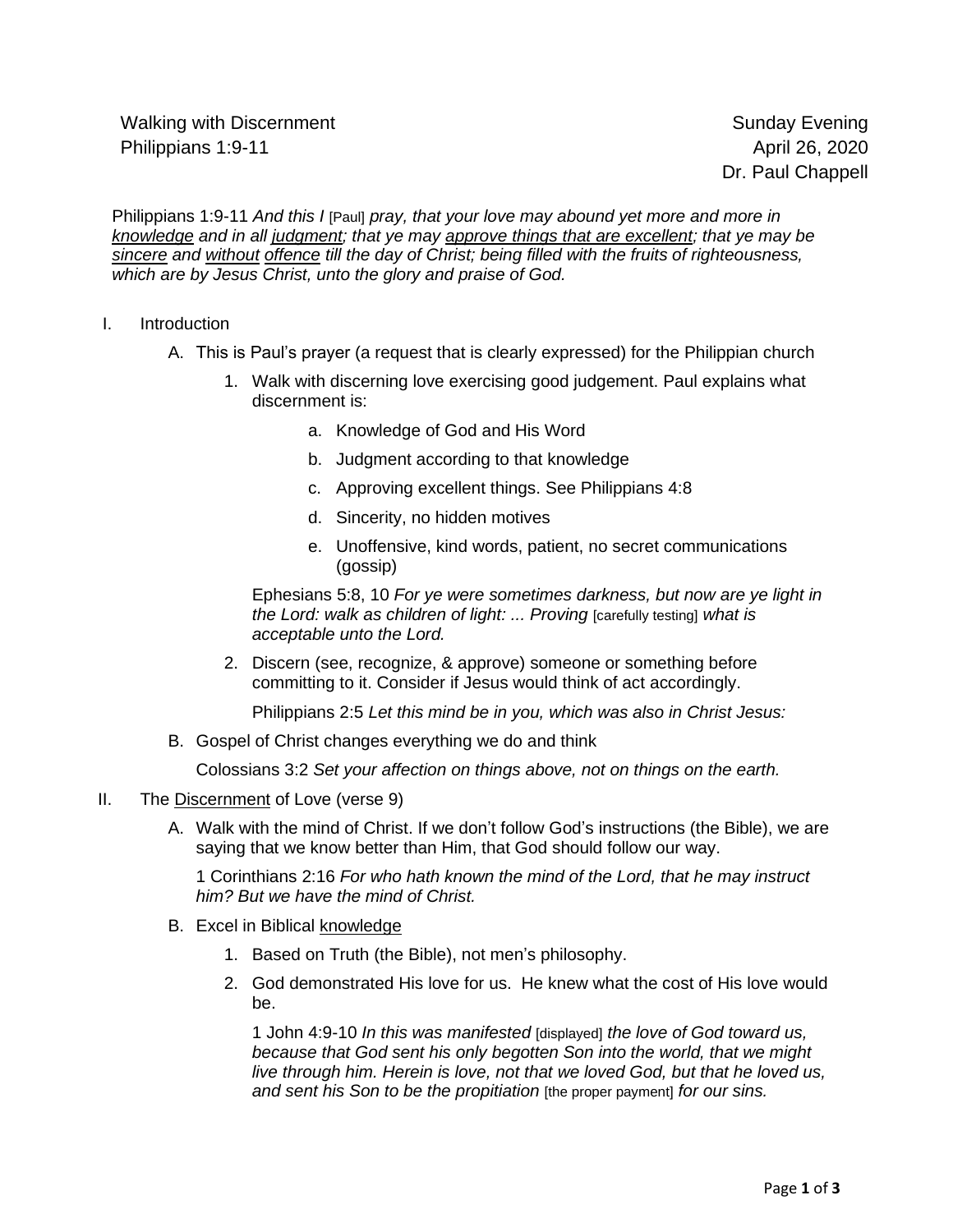- 3. Walk in life with guiding Biblical principles, not with emotional or unguarded love
- 4. You don't want to make decisions with clouded or angry feelings
- C. Excel in discernment
	- 1. Love the Truth
	- 2. Seek & know the Truth, getting God's wisdom from His Word and the Holy **Spirit**

1 Corinthians 2:14-15 *But the natural man* [unsaved] *receiveth not the things of the Spirit of God: for they are foolishness unto him: neither can he know them, because they are spiritually discerned. But he that is spiritual judgeth all things, yet he himself is judged of no man.*

- 3. The natural man looks to rationalize their wrong behavior, justify their errors
- III. The Deciding of Love (verse 10)
	- A. Decide what is genuine
		- 1. Example from ancient coins
			- a. Coins were made of gold or silver, soft metals which were easily shaved off around the edges. This would reduce the weight and the value of the coins
			- b. Genuine coin was full-weighted & had its genuine value
			- c. Coin with shaved-off metal edges did not have sufficient metal weight and were not full value
		- 2. Test your love with Biblically guided (genuine) love, not by appearance only, but with full-weighted value

1 Thessalonians 5:21 *Prove* [a high-pressure test] *all things; hold fast that which is good.*

3. Tests for excellence

2 Timothy 2:15 *Study* [God's Word] *to shew thyself approved unto God, a workman that needeth not to be ashamed, rightly dividing* [discerning] *the word of truth.*

a. Test it by the Holy Spirit

Ephesians 5:9, 10 *For the fruit of the Spirit is in all goodness and righteousness and truth; proving what is acceptable unto the Lord*

b. Test it by Scripture

John 5:39 [Jesus told the Jews in Jerusalem:] *Search the scriptures; for in them ye think ye have eternal life: and they are they which testify of me..:*

2 Timothy 3:16 *All scripture is given by inspiration of God, and is profitable for doctrine* [Biblical principles]*, for reproof* [to recognise what is wrong]*, for correction, for instruction in righteousness:*